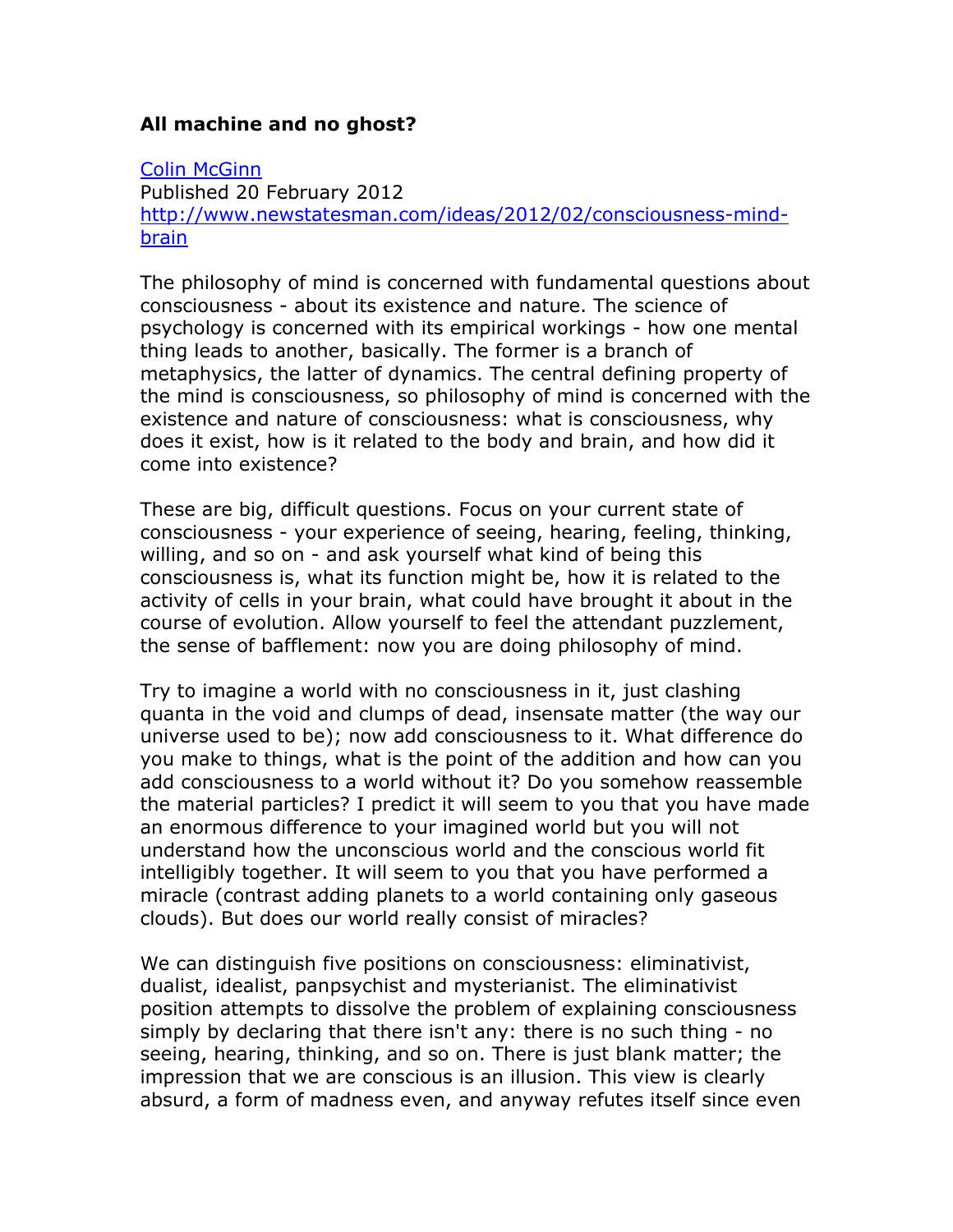an illusion is the presence of an experience (it certainly seems to me that I am conscious). There are some who purport to hold this view but they are a tiny (and tinny) minority: they are sentient beings loudly claiming to be mindless zombies.

More subtly, there are many who insist that consciousness just reduces to brain states - a pang of regret, say, is just a surge of chemicals across a synapse. They are collapsers rather than deniers. Though not avowedly eliminative, this kind of view is tacitly a rejection of the very existence of consciousness, because the brain processes held to constitute conscious experience consist of physical events that can exist in the absence of consciousness. Electricity in the brain correlates with mental activity but electricity in your TV presumably does not - so how can electrical processes be the essence of conscious experience? If there is nothing happening but electrochemical activity when I say, "My finger hurts," or, "I love her so," then there is nothing experiential going on when I say those things. So reduction is tantamount to elimination, despite the reductionist's intentions (it's like maintaining that people called "witches" are nothing but harmless old ladies – which is tantamount to saying that there are no witches).

The dualist, by contrast, freely admits that consciousness exists, as well as matter, holding that reality falls into two giant spheres. There is the physical brain, on the one hand, and the conscious mind, on the other: the twain may meet at some point but they remain distinct entities. Dualism may be of substances, properties, or even whole universes, but its thrust is that the conscious mind is a thing apart from, and irreducible to, anything that goes on in the body. When I think, my brain indeed whirs but the thinking stands apart from the whirring, as clouds stand aloft from the earth or magnetism exists separately from gravity.

Dualism proposes to give the mind its ontological due but the problem is that it has difficulties organising a rendezvous between the two spheres: how does the mind affect the brain and the brain the mind? Whence the systematic correlation and interaction? And how did the mind come to exist, if not by dint of cerebral upsurges? Dualism makes the mind too separate, thereby precluding intelligible interaction and dependence.

At this point the idealist swooshes in: ladies and gentlemen, there is nothing but mind! There is no problem of interaction with matter because matter is mere illusion - we merely hallucinate brains. The universe is just one vast spirit, or perhaps a population of the same,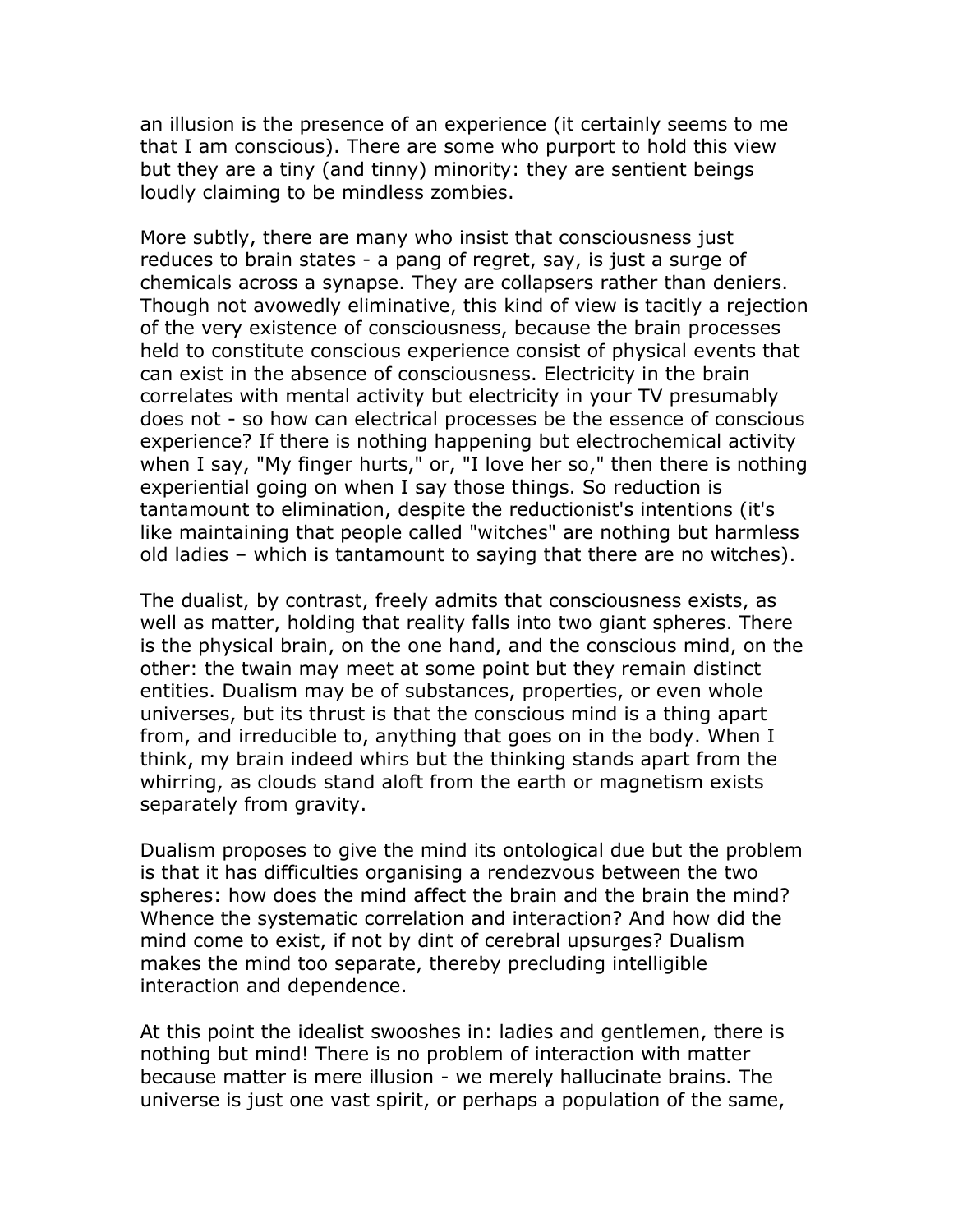consisting of nothing but free-floating consciousness, unencumbered and serene. Stars and planets are just perturbations in this cosmic sensorium.

As an imaginative fancy, idealism has its charms but taking it seriously requires an antipathy to matter bordering on the maniacal. Are we to suppose that material reality is just a dream, a baseless fantasy, and that the Big Bang was nothing but the cosmic spirit having a mental sneezing fit? Where did consciousness come from, if not from preexisting matter? Did God just create centres of consciousness ab initio, with nothing material in the vicinity? Is my body just a figment of my imagination?

Perhaps we would do better to dial idealism back a bit: it is not that everything real is mental but that there is more mentality out there than meets the introspective eye. Perhaps all matter has its mental aspects or moments, its local injection of consciousness. Thus we have panpsychism: even the lowliest of material things has a streak of sentience running through it, like veins in marble. Not just parcels of organic matter, such as lizards and worms, but also plants and bacteria and water molecules and even electrons. Everything has its primitive feelings and minute allotment of sensation.

The cool thing about panpsychism is that it offers a seductively silky explanation of emergence. How does mind emerge from matter? Why - by virtue of the pre-existence of mind in matter. Mind is all around, so we don't need a magic mechanism to spirit it into existence from nowhere - it was already present at the time of the Big Bang, simmering away. (What did the hydrogen atom say to the carbon atom at the time of the Big Bang? My ears are ringing.)

The trouble with panpsychism is that there just isn't any evidence of the universal distribution of consciousness in the material world. Atoms don't act conscious; they act unconscious. And also, what precisely is on their microscopic minds - little atomic concerns? What does it mean to say that atoms have consciousness in some primitive form (often called "proto-consciousness")? They either have real sensations and thoughts or they don't. What is a tiny quantity of consciousness like, exactly? Panpsychism looks a lot like preformationism in biology: we try to explain the emergence of organic life by supposing that it already exists in microscopic form in the pre-life world - as if the just-fertilised egg has a little, fully formed baby curled up in it waiting to expand during gestation.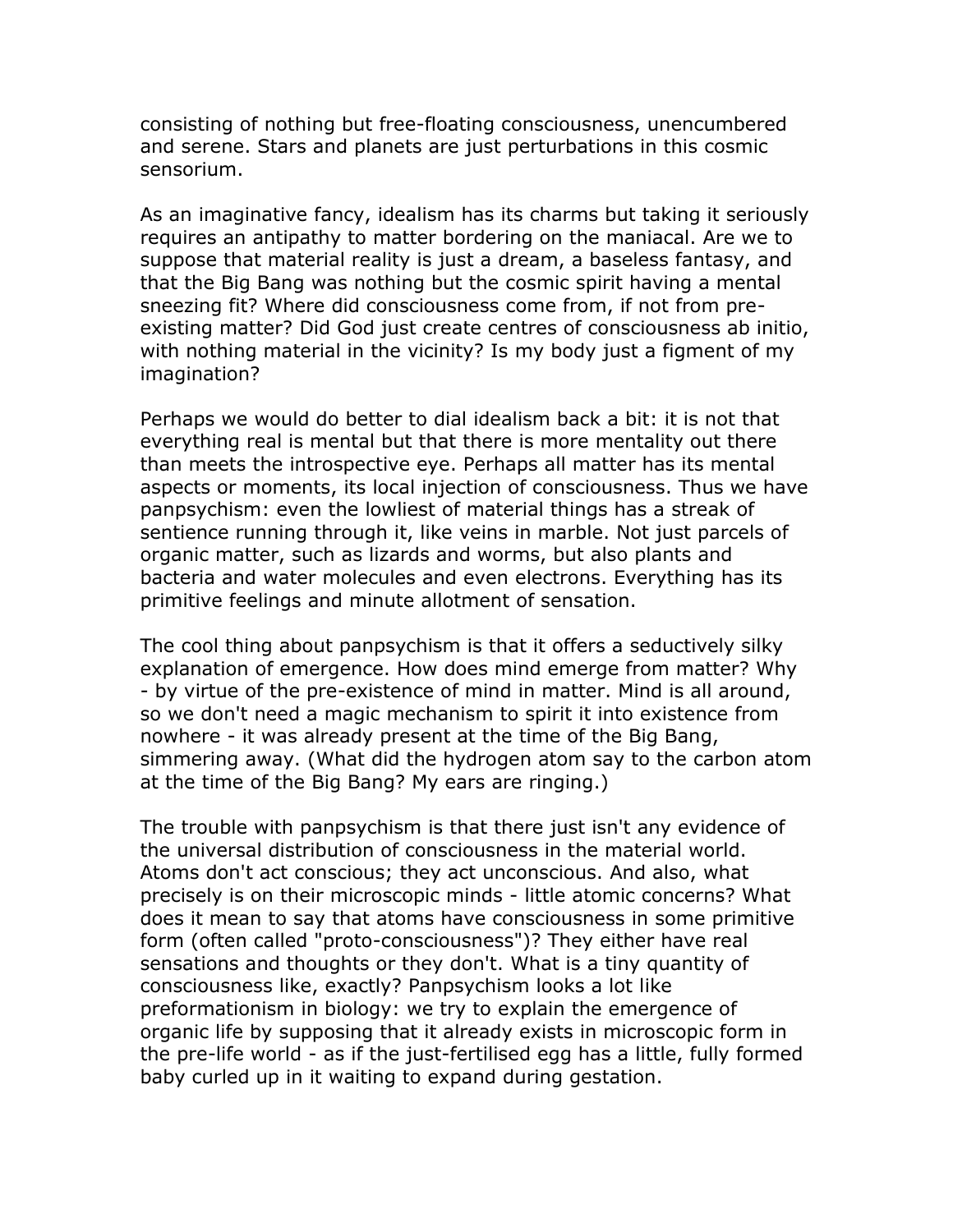So where does this leave us? The available options all seem to encounter fairly bone-crushing objections. Here is where I entered the picture, 25 years ago. I could see the problems with the standard theories but I couldn't accept that nature adores a miracle, or that it is simply unintelligible. Consciousness must have evolved from matter somehow but nothing we could contrive or imagine seemed to offer the faintest hope for explanation. Hence, it occurred to me that the problem might lie not in nature but in ourselves: we just don't have the faculties of comprehension that would enable us to remove the sense of mystery. Ontologically, matter and consciousness are woven intelligibly together but epistemologically we are precluded from seeing how. I used Noam Chomsky's notion of "mysteries of nature" to describe the situation as I saw it. Soon, I was being labelled (by Owen Flanagan) a "mysterian", the name of a defunct pop group, and the name stuck.

I am not against the label, understood correctly, but like all labels it suggests an overly simple view of a complex position. At first the view was regarded as eccentric and vaguely disreputable but now it is a standard option - though one with very few adherents. Its primary attraction lies in the lack of appeal of all the other options, to which supporters of those options are curiously oblivious. People sometimes ask me if I am still a mysterian, as if perhaps the growth of neuroscience has given me pause; they fail to grasp the depth of mystery I sense in the problem. The more we know of the brain, the less it looks like a device for creating consciousness: it's just a big collection of biological cells and a blur of electrical activity - all machine and no ghost.

Latterly, I have come to think that mystery is quite pervasive, even in the hardest of sciences. Physics is a hotbed of mystery: space, time, matter and motion - none of it is free of mysterious elements. The puzzles of quantum theory are just a symptom of this widespread lack of understanding (I discuss this in my latest book, Basic Structures of Reality). The human intellect grasps the natural world obliquely and glancingly, using mathematics to construct abstract representations of concrete phenomena, but what the ultimate nature of things really is remains obscure and hidden. How everything fits together is particularly elusive, perhaps reflecting the disparate cognitive faculties we bring to bear on the world (the senses, introspection, mathematical description). We are far from obtaining a unified theory of all being and there is no guarantee that such a theory is accessible by finite human intelligence.